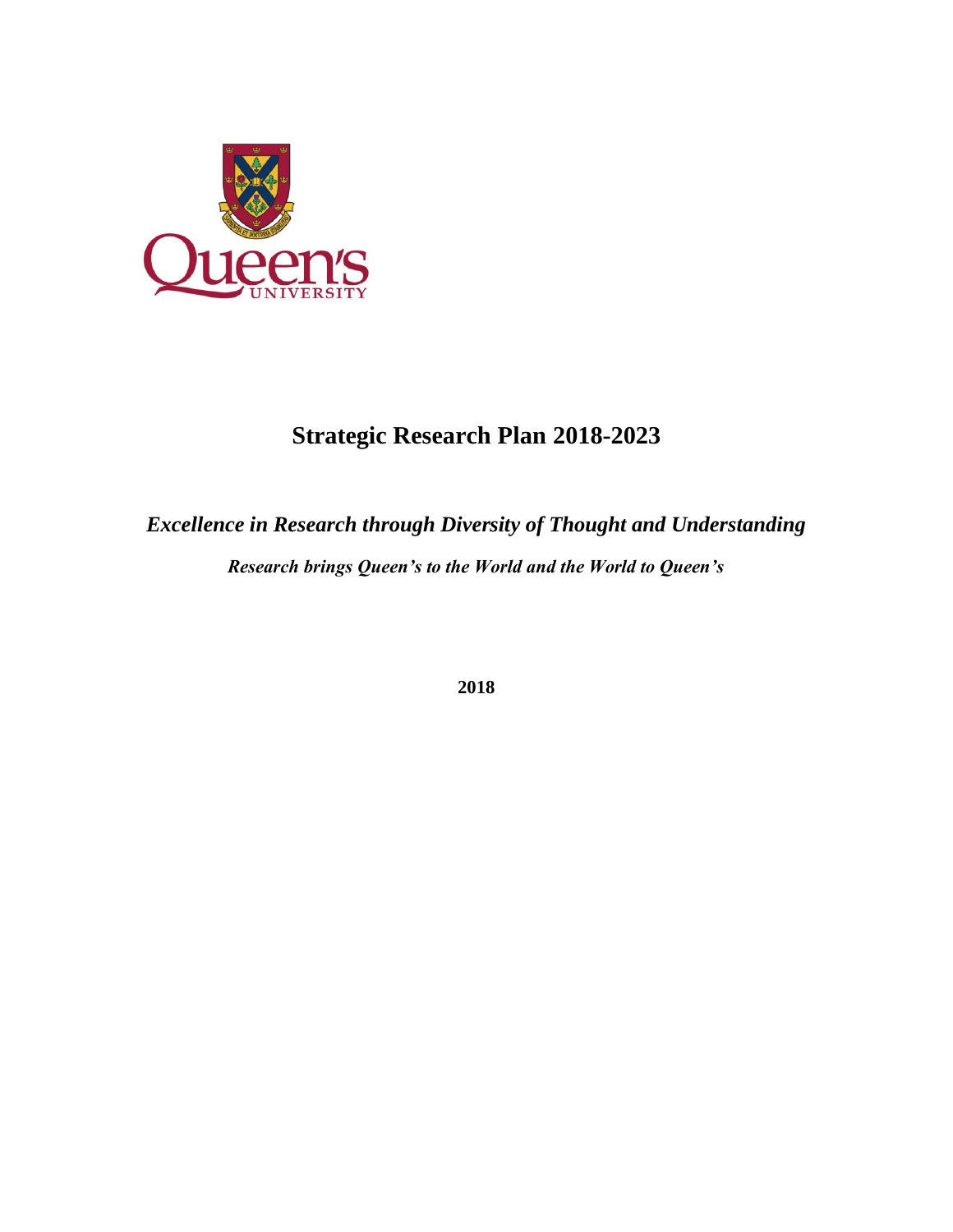#### **Introduction**

Queen's University has 175+ years of shaping Canada's future – through innovation and impact as a leader in higher education, research and knowledge mobilization. We are a leading researchfocused academic institution with a profound sense of community and purpose. At the core of our success is a commitment to research excellence, and the inextricable link that binds teaching and research through a common fundamental thread of curiosity and understanding. Indeed, the [Academic Mission](http://www.queensu.ca/strategicplanning/academic) highlights the academic heart of our institution as follows:

*We regard Queen's as a university that is both student-centred and researchintensive. Its mission is thus defined by two central activities: learning and discovery. To ensure that these two activities work together learning must proceed in the same way that research progresses: through the guided struggle with a question, a problem, a relationship, or a task.* 

#### **Queen's Research Mission:**

- Advance societal knowledge through discovery and discourse that is founded on equity and diversity,
- Enhance societal values, social mobility and inclusion through scholarship,
- Translate knowledge into practice and innovation, and
- Increase global engagement and presence.

The Queen's environment is a catalyst that challenges and supports, in equal measure, the balance of innovative research with excellence in teaching to provide a dynamic living and learning environment – an environment where exceptional people create an unrivalled community and an unmatched mix of opportunities for discovery, collaboration, and partnership.

The Strategic Research Plan (SRP) is a component of [broader integrated institutional planning t](http://www.queensu.ca/strategicplanning/academic)hat includes the Academic Plan and the Strategic Framework, as well as a variety of strategic documents that emerge from individual faculties and elsewhere. The guiding principles that shape the research mission reflect our academic mandate as a research-intensive university with a transformative student experience. The SRP embraces and advances the recommendations provided by the Truth and Reconciliation Commission (TRC) Task Force report and the report of the Principal's Implementation Committee on Racism, Diversity and Inclusion (PICRDI). Equity, diversity and inclusion are foundational in achieving excellence of ideas, scholarship and innovation within the university research environment, and in the creation of opportunities for students and with our international research peers.

Queen's greatest strength in research has always been the *people* – a talented collective of faculty, students, trainees, staff, and diverse partners – and their contributions to innovation and scholarship. With a commitment to *helping people achieve excellence in research and scholarship*, Queen's staff deliver a vast array of services that support research and scholarship. Scholars may work in collaborative and interdisciplinary teams or individually as they engage in dialogue with other scholars and community partners around the globe. The university has embarked on an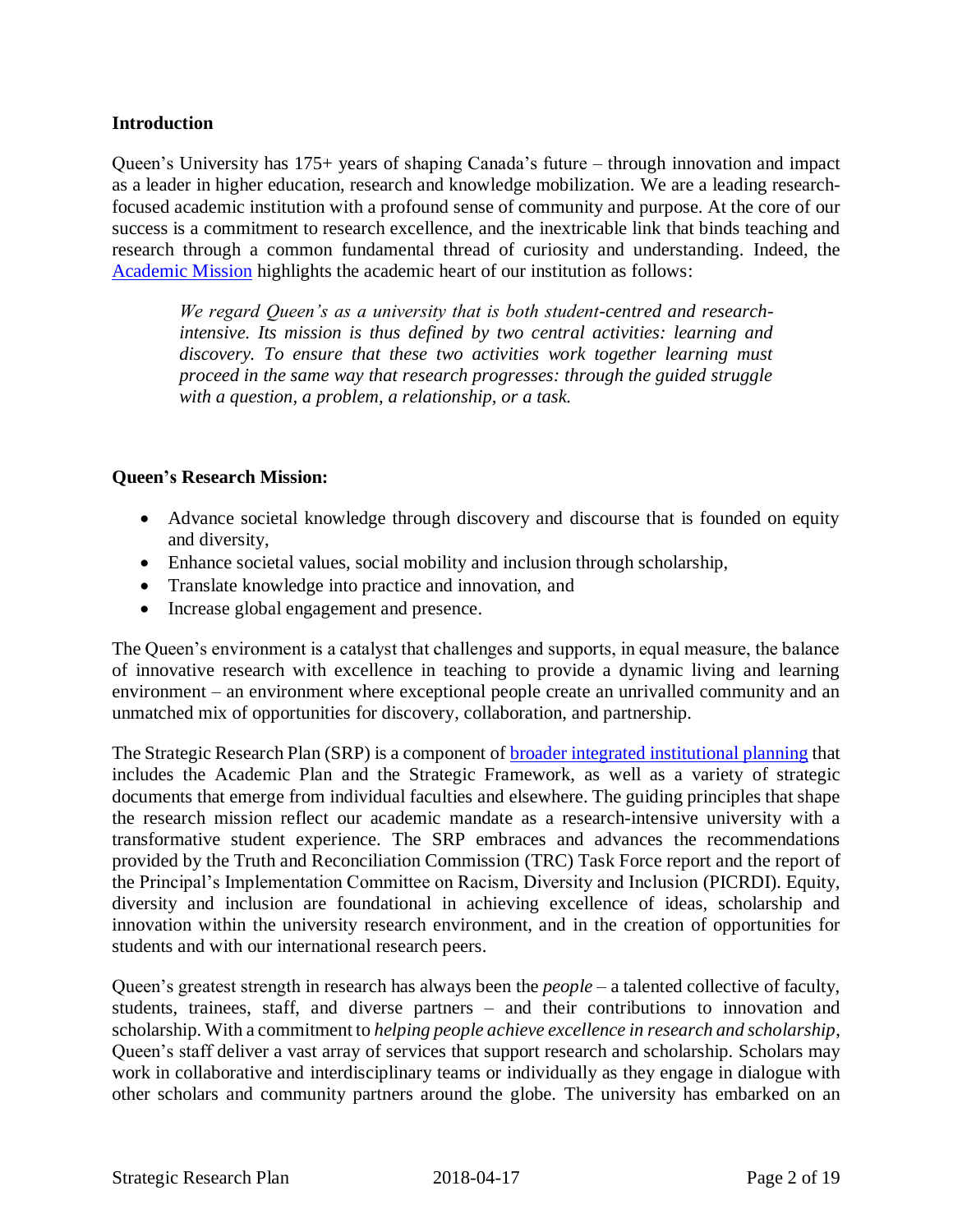ambitious five-year faculty renewal program that is designed to reinvigorate and increase research success and capacity. Our researchers achieve national and international acclaim and recognition for their work, which is reflected by Queen's presence within Canada's U15 group of researchfocused universities.

### **Truth and Reconciliation**

The Truth and Reconciliation Commission (TRC) Task Force, coupled with faculty recruitment and support for Indigenous scholarship and cultures, has led to a positive growth in Indigenous research at Queen's. Documents that provided a backdrop to the TRC Task Force's "Extending the Rafters" report observed: "The Royal Commission on Aboriginal Peoples in its extensive program of research set a standard for community-engaged research; the Delgamuukw decision of the Supreme Court recognized the legitimacy of oral traditions of knowledge to be considered along with documentary evidence in establishing claims under law; the Tri-council Policy Statement on research ethics (TCPS 2010) set out an ethical requirement for community engagement in research affecting First Nation, Inuit and Métis communities; Indigenous communities and representative organizations have developed codes of conduct for research and have embraced the principle of Free, Prior and Informed Consent articulated in the *United Nations Declaration on the Rights of Indigenous Peoples (UNDRIP)* and popularly expressed in the phrase 'Nothing about us without us'" (Marlene Brant Castellano and Michael Green). These principles guide Indigenous research at Queen's and serve as a foundation for increased Indigenous research leadership and allied scholarship. Queen's SRP commits to support the diversity of perspectives across First Nations, Métis and Inuit communities, while working with the Indigenous research community to examine how Indigenous ways of knowing impact research across the university.

Support for the diversity of Indigenous research appears in a variety of ways. For example, the reciprocal relationships and interdisciplinary connections across faculties are present in community-based participatory research (CBPR) partnerships with Indigenous peoples to examine issues of mutual interest ranging from education to health. An increased presence of Indigenous scholars across disciplines is reflected through signature programs such as the Queen's National Scholar program, which has been highly successful in the recruitment of a diverse pool of talent, as has the Canada Research Chairs Program and the current renewal of Queen's faculty. Finally, collaboration with Indigenous communities, both internally and externally, reflects an opportunity to pursue comprehensive and inclusive knowledge growth.

Over the course of the next five years, Queen's will champion its commitment to research with Indigenous cultures in the broadest context, reflecting the excellence within this community of scholars, and to discover and expand research opportunities both within the university and in community settings.

# **Reaching beyond PICRDI**

The Principal's Implementation Committee on Racism, Diversity and Inclusion (PICRDI) highlighted a goal of sustainable institutional change that embraces the interconnected paths of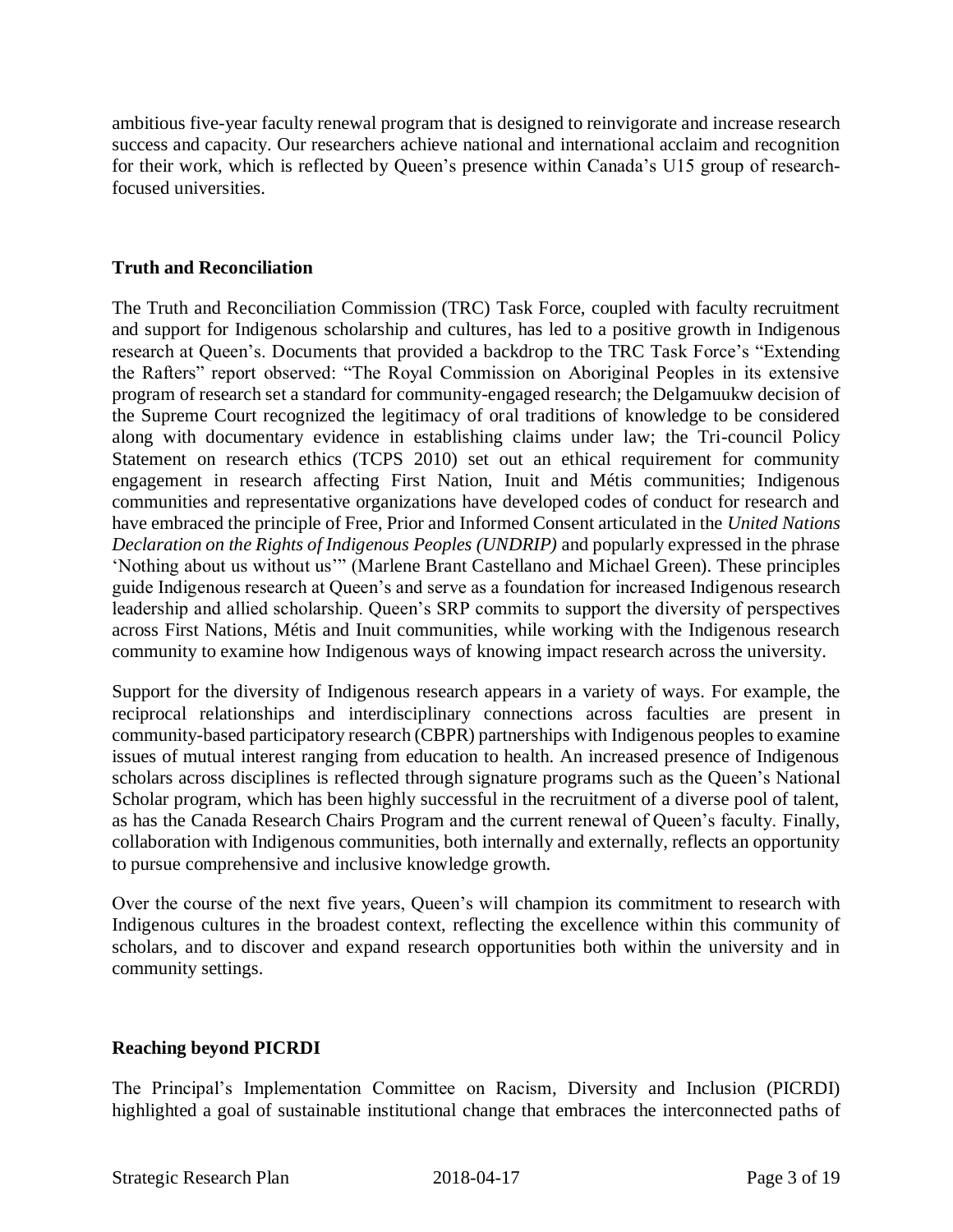research and learning and the relationship to race and diversity. The Queen's community is actively pursuing a path designed to achieve tangible and lasting change with respect to anti-racism, diversity and inclusion. These goals emerge from a larger framework of institutional cultural norms at Queen's as foundational to the mission of the university. Queen's faculty and students, many with racialized social identities and international origins, are committed to scholarly and practice-based inquiry on critical race, histories of anti-Black violence, and institutional inequities that perpetuate systemic racial discrimination. Anti-racism, anti-oppression, and social justice are inextricably linked in PICRDI report. Scholarship that explores anti-oppression and social justice recognizes power imbalances; knowledge and skills are core to the elimination of racism. Queen's research growth embraces the principles and goals of the [PICRDI report](http://www.queensu.ca/principal/prorities/committee-on-racism-diversity-inclusion) and is partnered with the broader interdisciplinary research community in dialogue and action.

# **Canada Research Chairs**

Canada Research Chairs (CRCs) represent an important investment by the federal government to attract and retain some of the world's most accomplished and promising minds. CRCs allow Queen's to advance established and emerging institutional research strengths, improve global engagement and reputation, and distinguish itself through excellence in research and scholarship. CRCs contribute to the world's most pressing issues. Their work leads to deep discovery and innovation for societal benefit – in disciplines ranging from health to philosophy to engineering. Moreover, they help train the next generation of skilled professionals who will improve Canada's competitiveness and reputation in research and scholarship.

Queen's recently posted [The Queen's CRC Equity Action Plan](http://www.queensu.ca/vpr/canada-research-chairs/canada-research-chair-equity-action-plan) – a plan for the recruitment, hiring and retention of CRCs. Importantly, issues of equity, diversity and inclusion were also addressed in the plan, with the goal of ensuring and sustaining the participation of members of the four designated equity-seeking groups (

. On November 28, 2017, Queen's University Senate pledged its commitment to these goals through explicit advocacy for inclusive excellence in the CRC Program:

*The research community at Queen's is committed to and recognizes that building a culture of diversity is a socially responsible approach that actively removes discrimination and barriers to inclusion to provide benefits that reach beyond Queen's University. At Queen's, we recognize that diversity advances research for the greater good by valuing alternate perspectives, thereby unlocking creative potential and stimulating novel collaborations. To that end, Queen's values its responsibility to promote equity in the employment of women, racialized/visible minorities, Indigenous/Aboriginal peoples, and persons with disabilities; Queen's is an advocate for equity within the Canada Research Chairs Program. Queen's commits to evaluating representation of the four Designated Groups listed above within its Canada Research Chair Program and commits further to striving proactively to meet and to maintain its equity targets among the exceptional researchers recruited to this program. (Approved by Queen's University Senate, November 28, 2017).*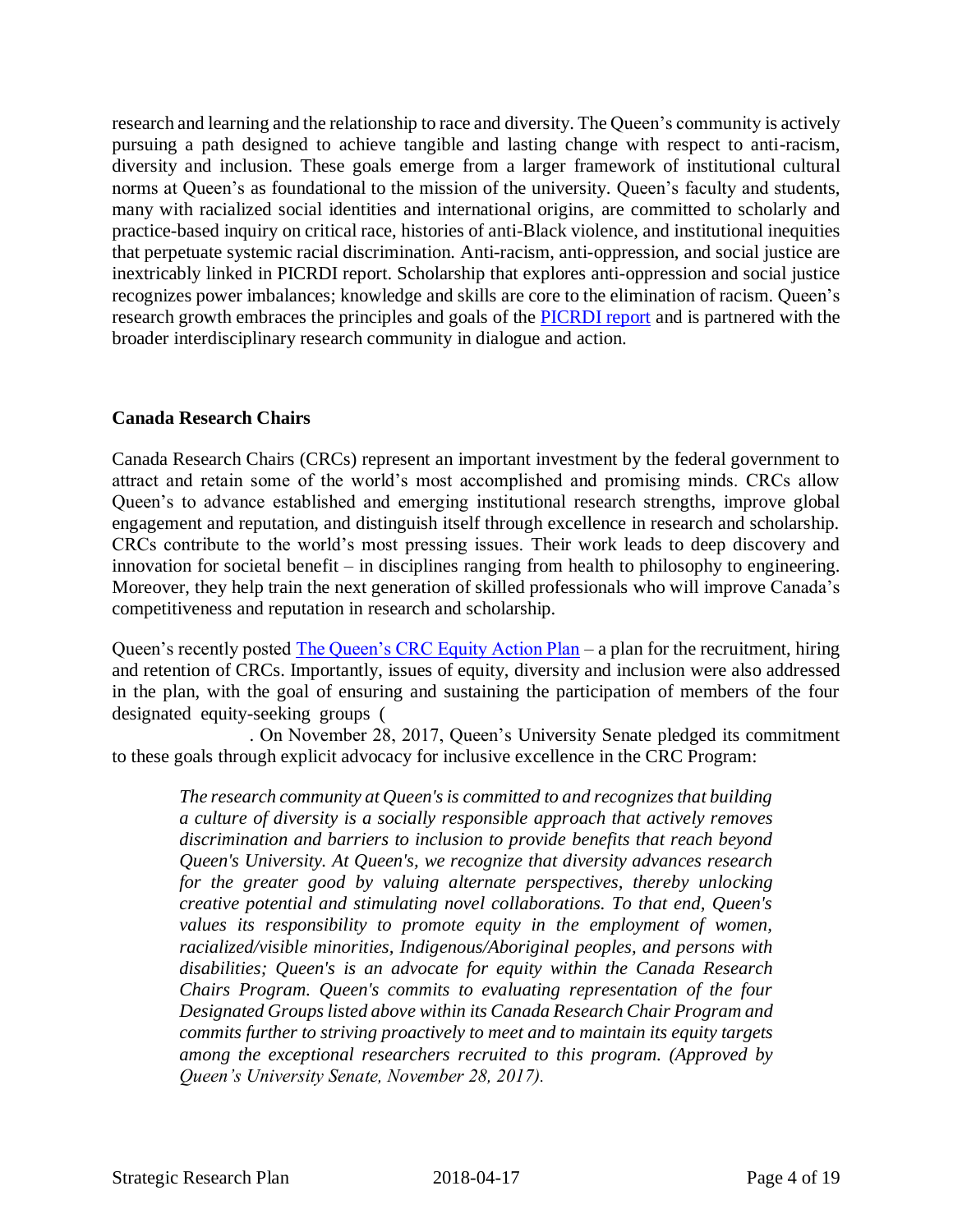Queen's has adopted various strategies to reach the equity targets in the Canada Research Chairs allocation, as required by the Tri-agency Institutional Programs Secretariat (TIPS). Strategies include hiring practices that facilitate the enhancement of equity to address the particular issue of gender representation, as well as other mechanisms to increase the opportunity to recruit a diverse cohort of excellent researchers in strategic areas.

#### **Student Engagement and Trainees**

Graduate students and postdoctoral fellows are important research partners who thrive as a community of emerging interdisciplinary scholars; new interdisciplinary partnerships provide skills for the future that distinguish them as members of the Queen's community. Trainees engaged in research and innovation grow through experiential learning, embracing state-of-the-art-research opportunities, launching start-ups based on discoveries made at Queen's or engaging with community NGOs through the unique PhD-community Initiative program. The exceptional pool of students and postdoctoral fellows represents an unrivalled talent base that has broad impact. Queen's will enhance its commitment to simplify the movement of graduate students and post doctoral fellows across borders to achieve dual-degree programs with academic exchange partners, to collaborate with international and multinational research networks, and to facilitate the recognition of education completed via international partners. The emergence of experiential learning through research or societal and business opportunities has become part of the undergraduate fabric of learning as capstone courses and internships continue to grow. Several formal programs support experiential learning including the Dunin-Deshpande Queen's Innovation Centre Summer Initiative, the Inquiry@Queen's Undergraduate Research Conference via the Library and the [Undergraduate Student Summer Research Fellowship program.](http://www.queensu.ca/urs/funding-sources/undergraduate-student-summer-research-fellowships-ussrf) Queen's is committed to enhancing the graduate and undergraduate student environment in partnership with the Alma Mater Society and Society of Graduate and Professional Students (SGPS), as they pursue the development of new student environments that provide dedicated space for interactions that support a range of purposes, including the interdisciplinary exchange of ideas, opinions and methodologies linked to research and scholarship.

#### **Research Centres and Institutes**

At the foundation of our research practice is the curious, critical and creative scholar who both challenges and conserves the knowledge that came before them. They innovate disciplines through careful and persistent inquiry at their desks, labs and libraries. Outstanding [research centres and](http://www.queensu.ca/secretariat/research-centresinstitutes)  [institutes](http://www.queensu.ca/secretariat/research-centresinstitutes) bring together scholars across disciplines to pursue fundamental and applied research that address grand challenges and societal issues of national and international scope. Queen's research strengths are also reflected in specialized, [state-of-the-art facilities](https://queensuca-my.sharepoint.com/Users/johnfisher/Documents/Admin/2017VPR/SRP/SRP2017/March_SRP_Versions/%5bhttp:/www.queensu.ca/vpr/centres-institutes/signature-facilities) that provide the foundation for national and international research and scholarly investigation – including those related to studying aspects of the performing arts, digital humanities or the fundamental questions of solar particles. The open dissemination of peer-reviewed research and scholarship in all forms is supported by a wide array of services and platforms through the Queen's Library, including knowledge synthesis and open scholarly publishing. Research data management is a core support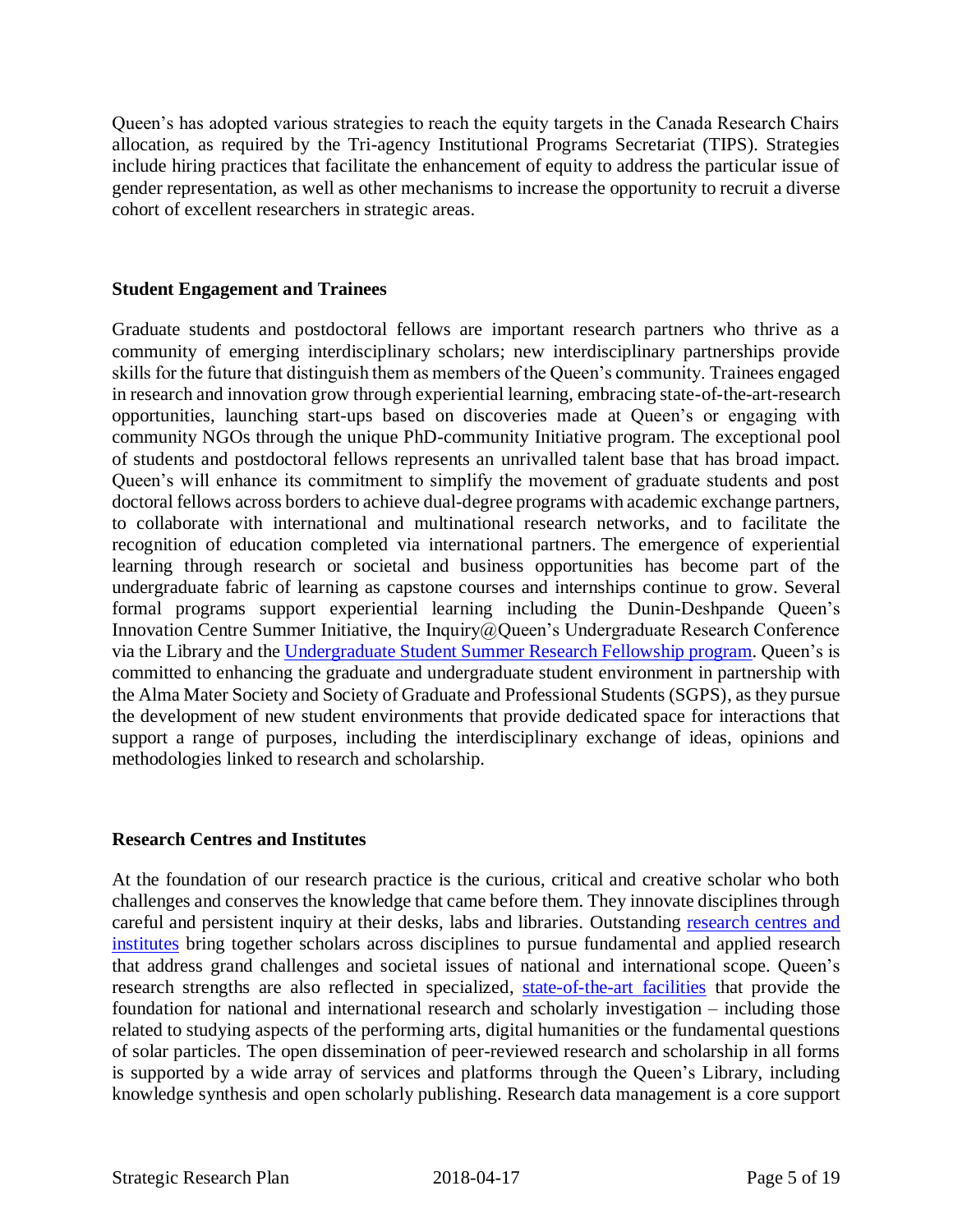at Queen's in anticipation of the emergence of a national policy for open access to data. Together, research platforms and faculty, coupled with innovative services and supports, provide unique opportunities for students, postdoctoral trainees and visiting scholars to pursue fundamental knowledge.

#### **Innovation and Entrepreneurship/Partnerships and Innovation**

Knowledge mobilization – taking "ideas to impact" to address the pressing challenges of society – builds livelihoods and strengthens communities. The launch of unique industry and business partnerships that impact the local and national landscape and economies are a robust feature of the research and innovation landscape. These activities are facilitated by pan-university initiatives such as the Dunin-Deshpande Queen's Innovation Centre (DDQIC), the Office of Partnerships and Innovation (OPI), Innovation Park and the School of Graduate Studies, along with specific initiatives such as the Studies for National and International Development network, the Centre for Business Venturing and the Centre for Social Innovation. The Foundry program offered by the DDQIC and OPI supports students and recent graduates to build commercial ventures based on fundamental discovery or software designed to guide diversity assessment in the workplace. Linkages to regional, provincial and national innovation and entrepreneurship ecosystems promote effective mobilization of ideas and creation of commercial and social impact ventures. The Queen's Global Network provides expertise that links to ventures around the world, including locations in London, New York, San Francisco, Los Angeles, and Shanghai.

Translating research seeds the development of new products, technologies and services for public benefit. Bringing fundamental knowledge to the point of translation involves a diversity of supports, including those of research partnerships (including industry), technology licensing, and start-up formation. Successful knowledge mobilization provides the university with many benefits, including the opportunity for Queen's students to be full partners in technology transfer-related commercialization or alternate sources of funding via research partnerships/contracts. Entrepreneurial opportunities such as the TriColour Venture Fund bring together students, faculty and community members. The economic development that results from activity in the innovation and entrepreneurship space creates future employment and trains highly-qualified and gifted leaders, while generating important social impact.

The support of start-up companies has emerged as a key strategy for the commercialization of early stage research innovations at Queen's. Start-ups represent unique opportunities for students, postdoctoral fellows and faculty entrepreneurs to acquire new skills as they translate early research innovations into standalone businesses. Queen's incubator space and support for start-ups offers entrepreneurship programming, and develops and promotes research partnerships with industry, governments, and not-for-profits, including other academic institutions. The Office of Partnerships and Innovation provides expertise related to intellectual property and commercial opportunity that are needed to advance discoveries and technologies to the marketplace, coupled with extensive networks to cultivate engagement with business, government and not-for-profits.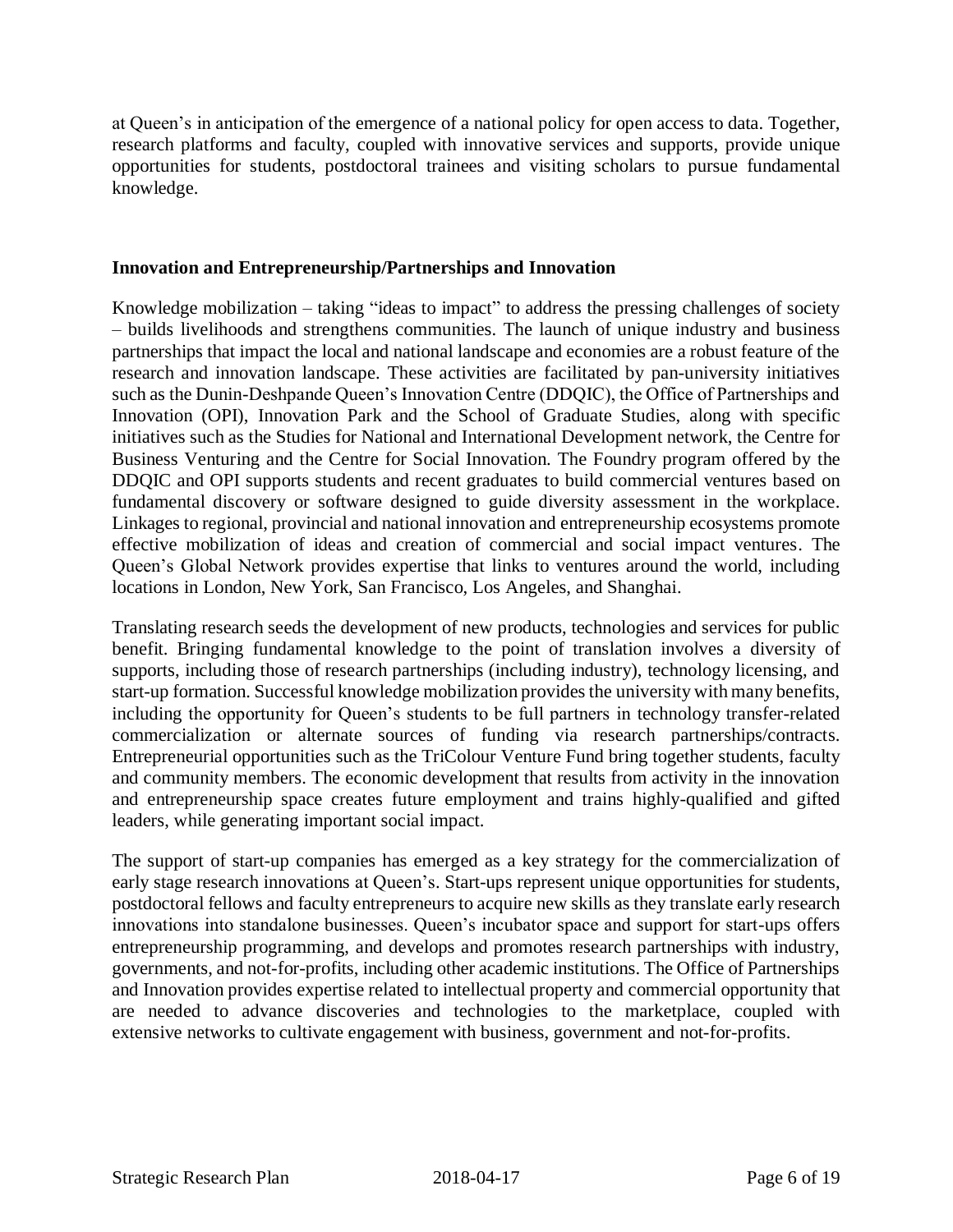#### **Global Reach**

Strong and positive relations with global partners are key to this strategy as Queen's continues to build its international presence and importance in research and education. Scholars expand academic networks, make connections with other specialists, and gain access to unique communities, equipment or facilities. Many of our faculty have international engagement through formal, as well as informal, research collaborations and partnerships. Social justice and community-based research initiatives and networks address global health, food security and sustainable cities, which in turn mobilize research into communities in the global south and in northern communities. Several of our research centres and institutes are already world-renowned in the research they undertake nationally and internationally, and enjoy extensive collaborations with individuals and teams around the globe. Queen's faculty and graduates are part of an unrivalled network of international leaders who provide comprehensive knowledge from environmental humanities to economic analytics to the global resilience of Indigenous cultures.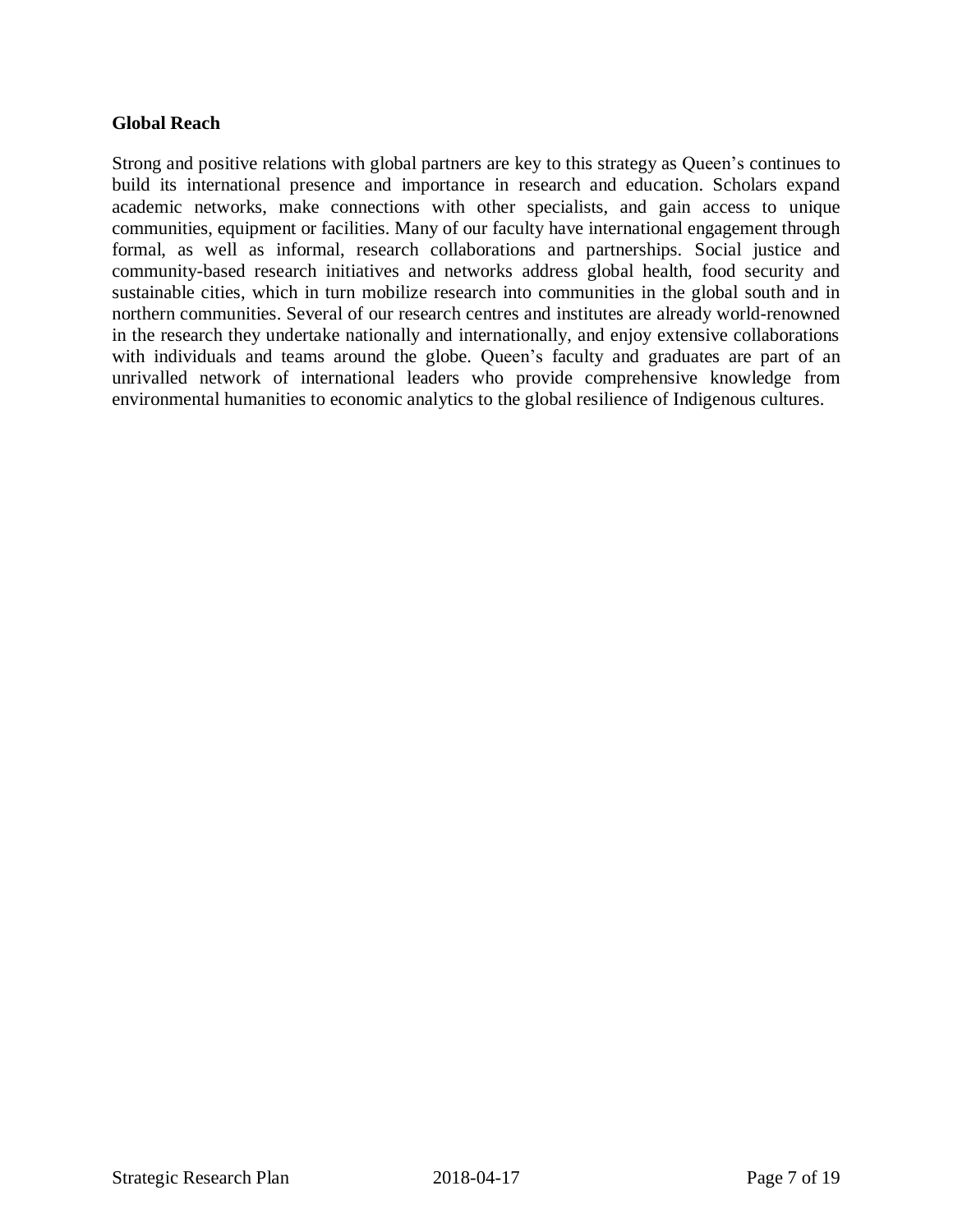### **Queen's Research Excellence**

The SRP identifies six primary research themes that highlight a spectrum of research and embrace both established and emerging strengths and priorities. Research themes link Queen's to complex problems that demand creative solutions, to national priorities and to international Grand Challenges. Fundamental understanding and knowledge mobilization create novel solutions for health and wellness, stimulate inclusive, vibrant and sustainable societies, invent novel technologies, energize economies and advance human rights.

From the breadth and depth of research at Queen's, strengths and priorities emerge that reflect a composite of factors including: research leadership, international reputation, critical mass reflected by established research centres and institutes, specialized and unique research facilities, acclaimed galleries and performing arts venues. These are enabled by significant investment by national and international research agencies through research grants, awards and infrastructure support of facilities. Areas of priority are also influenced by recommendations from other important Queen's planning exercises.

The themes and their sub-themes are outlined below.

# **1. Securing Successful and Just Societies through Scholarship, Governance and Policy**

Institutes and departments reflect the commitment of Queen's scholars to address the history, theory, acquisition and practices that lead to vibrant and safe communities – practices which in turn are coupled with inclusive and successful societies. Queen's embraces the interface between research and policy to innovate across sectors including academic institutions, government, industry, civil society, social media, and international organizations.

#### o Sub-Theme*: Equity, Anti-Racism and Inclusion*

In order to create and support inclusive communities and societies, Queen's is committed to the study of racism, violence and other forms of social injustice coupled with the scholarship of change, anti-racism and equity. Faculty researchers collaborate across disciplines to inform local and global policies and practices, and to inspire inter-culturally responsible leadership. Studying racism, Islamophobia, antisemitism, and other forms of discrimination, researchers focus on historical and contemporary inequities as well as resistance practices, activism, antiracism, and anti-oppression. The scholarship of inclusion investigates the mechanisms and solutions linked with the social climate and the acceptance of differences that come with diversity, i.e. different ways of living and working. Scholars at Queen's investigate how communities respond, the cross-cultural and transnational solidarities they develop, and their modes of organizing. Anti-racist scholarship at Queen's integrates perspectives from migration studies and Black studies, in order to engage questions of power, decolonization, postcolonialism, diaspora, advocacy, and activism.

Our scholars embrace equity as a substantive fairness for everyone to ensure that members of equity-seeking groups are able to achieve full participation in the university. Queen's will engage with faculty, trainees and the University Council on Anti-racism and Equity (UCARE)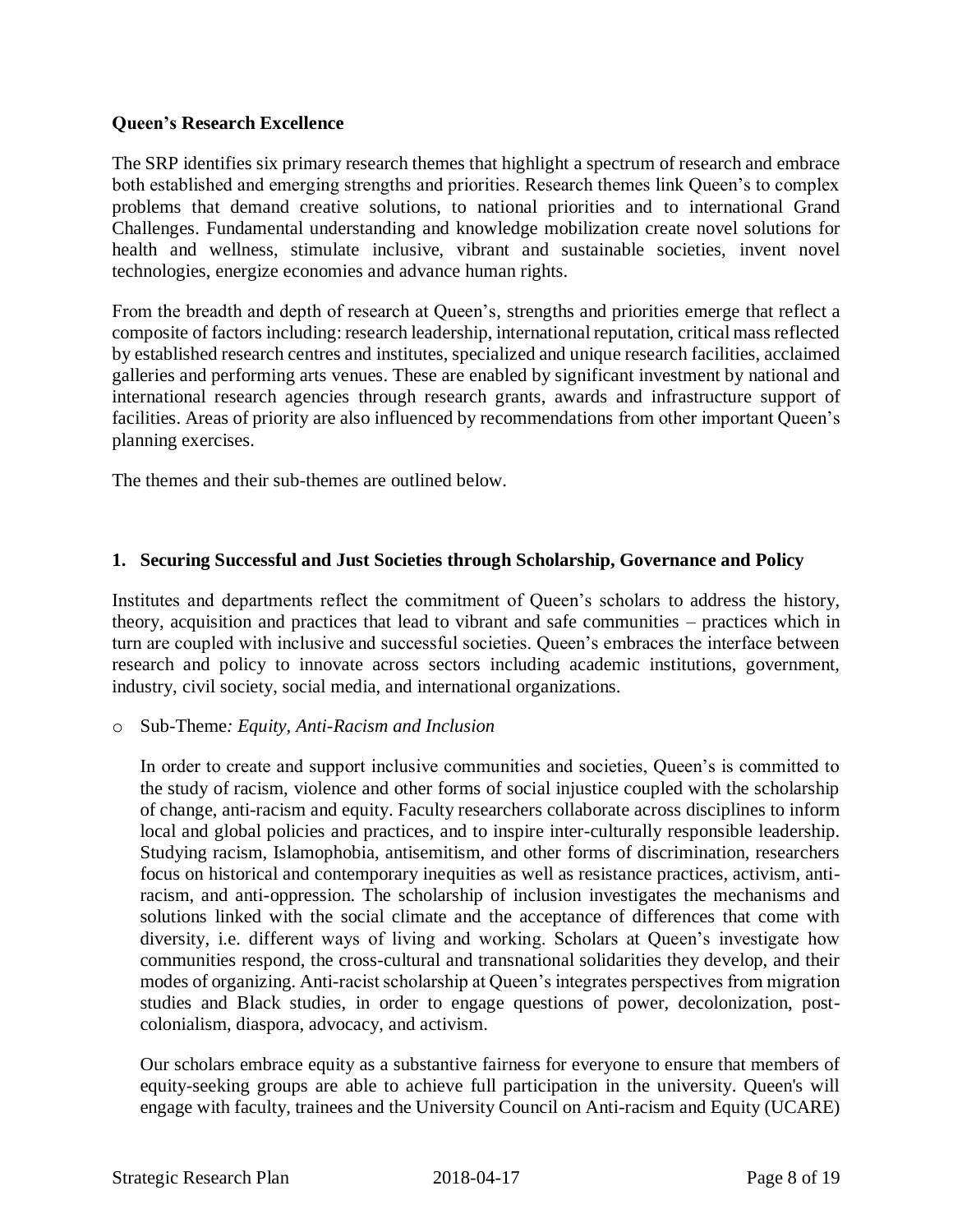in the formation of a research centre to promote the study of anti-racism, anti-oppression, and equity. Focusing on topics core to the research and academic mission, a virtual interdisciplinary centre will embrace current departmental strengths, while recognizing the need for participation of scholars from multiple faculties. As part of this initiative, the university will invest in the Queen's University Research Opportunities Fund (QROF) to provide awards to be used as a stimulus over the next five years to enhance the growth of anti-racism scholarship for established and new faculty members.

#### o Sub-Theme: *Democracy, Justice and Equality*

The philosophy of law, political philosophy, applied ethics, business and gender equality are a preface to democratic governance and policy and represent a strength at Queen's. Peaceful coexistence rests on legal and social commitment as foundations to building communities and strengthening relationships between people. This commitment is rooted in our understanding of diversity, inclusivity and community. Indeed, research on democratic governance, policy, business and law coalesce around their roles as sites of inclusion or exclusion in relation to indigeneity, gender, age, race, religion, sexual identity, or any other aspect of social diversity. Political participation and social justice outcomes are studied with regards to how government decisions to restructure healthcare systems affect access to services; territorial issues such as how to draw national boundaries; poverty, housing and homelessness; urban environments and planning; and minority rights. The [Centre for the Study of Democracy and Diversity](http://www.queensu.ca/csd/home) is a multidisciplinary research centre that joins together international scholars focussed on nationalism, multiculturalism, ethnic conflict management, territorial conflict, and minority rights in diverse areas of the world. Financial and social-behavioural accounting topics are intimately linked to governance and are strengths in business research at Queen's.

# o Sub-Theme: *Global Governance, Public Policy and Economic Analysis*

Queen's has a long history of excellence in international policy and global governance innovation. Queen's researchers are leaders in the practices and policies that maintain civil liberties, human rights, privacy and fairness.

Canada's security and defence engagements, including international peacekeeping, have provided a diverse collage of topics for Queen's scholars. The Centre for International and [Defence Policy](http://www.queensu.ca/cidp/home) is a leader in research linked to international security, military cooperation, and issues of gender in the armed forces. The long-standing Studies for Nation and International Development network attracts a university-wide range of scholars together with graduate and undergraduate students.

The Surveillance Studies Centre collaborates with major international surveillance research networks and continues to propel Canadian social sciences scholarship onto the digital world stage. Economics at Queen's is synonymous with excellence and complements the analysis of other research groups. Competition, trade, financial, fiscal and social policies are influenced through the fields of industrial, international, macro-, labour, development, finance, public, urban, and environmental economics. The crucial links between theory, data and evidencebased policy making are provided through world-class theoretical and applied econometric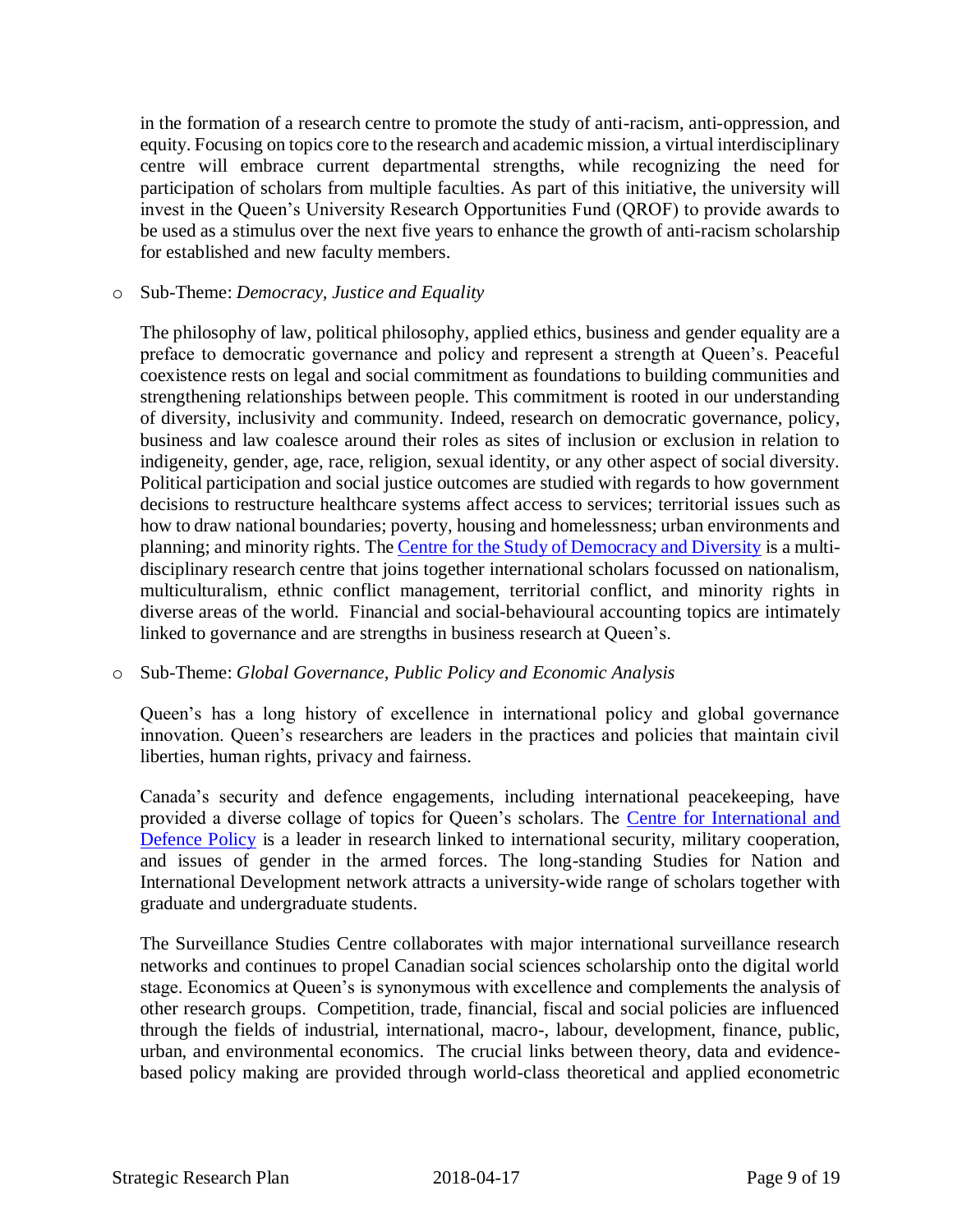analysis. The [John Deutsch Institute for Economic Policy](http://jdi.queensu.ca/) has a long history of creating productive links between policy-makers and academia.

The history of extra- and non- governmental, community-based and cultural institutional citizenship practices emerge through established and emergent research interests such as the Muslim Societies, Global Perspectives initiative, The North American Cultural Diplomacy initiative, and the Social Ecology of Vulnerable Media initiative. The [Centre for Governance](https://smith.queensu.ca/centres/centre-for-governance/index.php)  [and Accountability c](https://smith.queensu.ca/centres/centre-for-governance/index.php)omplemented by an array of other Queen's scholars address related issues of inclusivity and citizenship as reflected in governmental budgetary processes, new venture creation, social entrepreneurship, corporate social responsibility, governance and accounting. These issues are also intimately related to emerging areas of climate finance juxtaposed with business innovation, corporate finance, financial markets and institutions, and corporate taxes.

# **2. Fundamental Principles of Nature: from Discovery to Application and Innovation**

Queen's University has a rich and diverse record of excellence and leadership within the natural and physical sciences. The fundamental characteristics of systems ranging from subatomic particles to molecules and materials, to biomolecular structures exert a profound impact on our understanding of life and the existence of the planet. Research that addresses foundational principles and knowledge spans the university to provide the conceptual building blocks for innovative and applied research. Insight into the processes through which molecules define materials, into how chemical and biological structures participate in the emergence of life and into the ways in which we seek to understand human and non-human relations are critical for innovation. They have widespread application within business, psychology, education, energy, engineering, health and medicine.

Foundational research in physics is acknowledged for its international leadership as reflected through astroparticle physics, astronomy, and photonics. Similarly, the biology of life and the planet are interrelated on a grand scale that drives behaviour and evolution. Biodiversity and the environment are research strengths at Queen's where a rich interdisciplinary network of scholars addresses environmental challenges that span climate change to ecosystem rehabilitation of the acidification of lakes to conservation genetics and analytics. Enduring conversations and inquiries into the way we understand ourselves and our tools for understanding nature are highlighted by a diverse array of scholars. Indigenous ways of knowing are linked to biological research, conservation and biodiversity and their intersection with affected communities and policymaking, through academic and community engagement. A broad discourse embraces the social, cultural, economic and political practices embedded within scientific and technological development as well as broad philosophical inquiry related to the narrative of evolution and survival.

#### o Sub-Theme: *Understanding the Universe, the Planet and our Place*

The Canadian Particle Astrophysics Research Centre (CPARC) was established in 2016 with a mission to coordinate, expand and strengthen Canada's efforts in experimental astroparticle physics, cosmology, detector development, and low-background techniques. The Canada First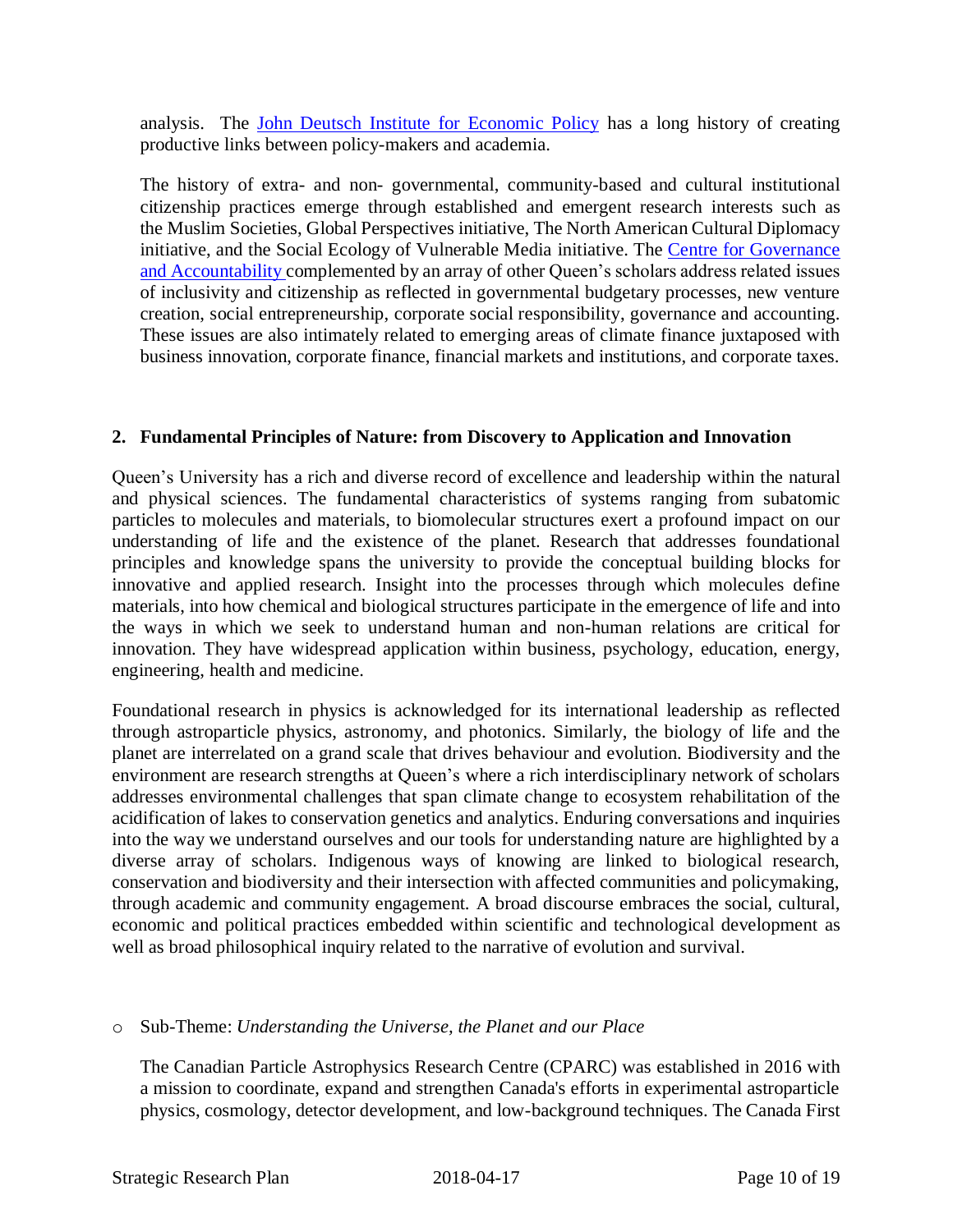Research Excellence Fund (CFREF) established CPARC with an award of \$63M. CPARC is led by Queen's whose faculty include many of the scientists that developed the Sudbury Neutrino Observatory (SNO). Measurements at SNO solved a long-standing puzzle in particle astrophysics known as the Solar Neutrino Problem, leading to a [2015 Nobel Prize for Queen's](https://www.nobelprize.org/nobel_prizes/physics/laureates/2015/mcdonald-facts.html)  [Professor Emeritus Arthur McDonald.](https://www.nobelprize.org/nobel_prizes/physics/laureates/2015/mcdonald-facts.html) Queen's faculty, students, postdoctoral fellows and research associates continue to play key roles in SNOLAB experiments, which aim to unravel the dark matter mystery and to reveal the fundamental properties of neutrinos. CPARC is integrated with the Astrophysics Group Queen's, where many of the same questions that drive research at CPARC, such as the nature of dark matter and the origin of structure in the Universe, are addressed through theoretical, computational, and observational astrophysics. Astroparticle physics at Queen's relies on the state-of-the-art, multi-institutionally managed and highly internationally-collaborative [SNOLAB facilities.](http://www.snolab.ca/) A major goal of Queen's University is to develop new state-of-the-art facilities on the Queen's campus for discovery, education, outreach and knowledge translation in physics.

Understanding the fundamental underpinnings of life itself is very much an area of strength at Queen's. Scholars examine the general principles of cell and molecular biology, physiology, evolution and behaviour. These studies embrace the diversity of nature from ancient life forms such as archaebacteria to plants to mammals, terrestrial and aquatic, on both the small scale and large scale. Our scholars use powerful molecular genetic methodology and tools, mathematical modeling, and sophisticated techniques in the lab and field to answer some of the most pressing fundamental questions about cellular function, climate change, human behavior and the evolution of the Earth; where significant expertise is devoted to understanding the complexity of geologic processes that have shaped the planet.

#### o Sub-Theme: *Ecology, Biodiversity and the Natural Environment*

Aquatic and terrestrial ecosystems are sentinels of environmental change that reflect the unprecedented influence of human activities on landscapes. The interaction between climate change, nutrient pollution/loading, and resource use represent a challenge to the levels of biodiversity in Canadian and international watersheds. These and other factors negatively impact ecosystem services that benefit global societies. Queen's is at the forefront of research investigating the impact of these and other emerging stressors on freshwater and other ecosystems at levels ranging from individual species to entire ecosystems in the past and present, using various tools such as mathematical modelling and pattern recognition.

Our researchers are also acknowledged internationally for their discoveries, innovative methodologies and creative monitoring protocols that guide public policy on issues related to climate change, water pollution and the protection of the Arctic environment. Major research infrastructure for the study of lake and land-based ecosystems includes the Queen's University [Biological Station](https://qubs.ca/) (QUBS), which encompasses 3400 hectares of land within the Frontenac Arch, a UNESCO World Biosphere Reserve. The recent launch of the interdisciplinary Beaty [Water Research Centre](http://www.waterresearchcentre.ca/) is dedicated to water-related issues concerning economic growth, social well-being and a healthy population in Canada and around the world. Queen's also has a diverse array of scholars in the arts and media who thematically link significant research on the culture of nature, visualizing climate change, the media of and in the circumpolar Artic, and policy development tied to northern Inuit and settler institutional development. These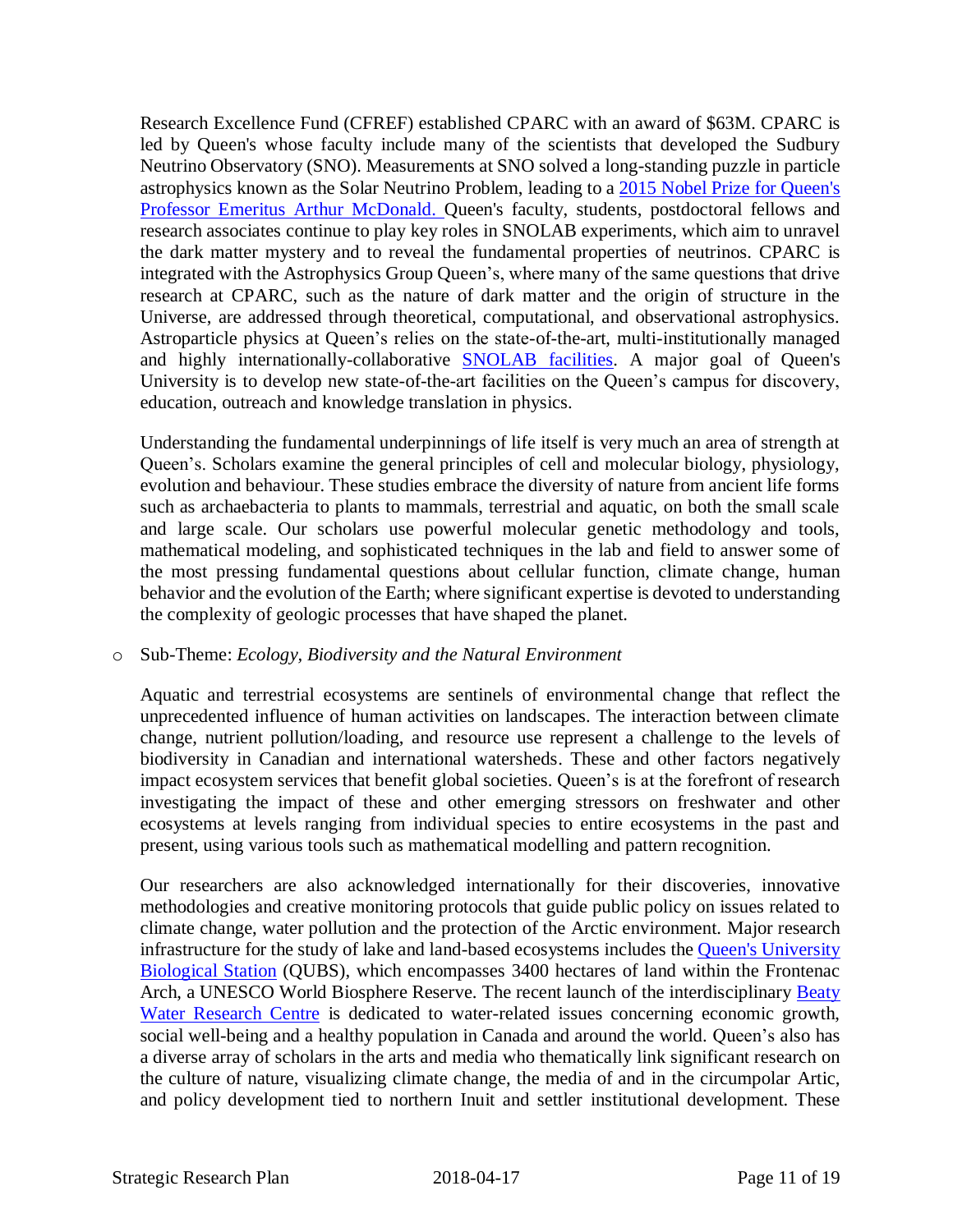scholars demonstrate that research about the natural world is mobilized across numerous publics and disciplinary boundaries.

# **3. Mobilizing Creativity and Enabling Cultures**

Queen's scholars explore the relationships amongst cultures, economies and societies, and the reciprocal influence that leads to the creation and exhibition of art, the development of transnational media, experimental media and creative industries. Scholarship that embraces the global and cross-cultural exchange of ideas and forms of representation fundamentally counter hegemony and colonialism and are inclusive in nature. Many aspects of this research are unifying across diverse schools of thought and products, as they embrace historical context, history, archival material and research-creation. Research into audio-visual regimes, their histories and economies, contribute to our capacities to interact critically and productively with information of all kinds. Cultural industries, social media platforms and cultural activism provide robust research networks at Queen's. Understanding of art and its history also contributes to awareness of the fundamental concerns of human society. Understanding visual creativity (and learning how visual images communicate) impacts communication in the arts, as well as many areas of business and science. Language is inseparable from human cognition and Queen's is home to highly committed faculty and trainees pursuing scholarly and creative work that explores the linguistic expression of imagination and ideas in present and past cultures.

#### o Sub-Theme: *Creative Production and Expression*

Creativity reinforces and binds cultural ties and traditions, challenges current affairs, preserves, questions and interprets history, and effects social change via stories designed to reveal a deep understanding of self and society. Cultural production emerges out of research into material culture, language, social power and inequalities, and global markets of display and dissemination. Whether working with community-based initiatives, research in and through practice embraces information and science to bring perspective on important social issues via a national and global lens that explores the past and present. Strengths include Canadian drama through creative and productive theatre to award-winning composers who blend elements of modern and classical music or embrace vocal and instrumental elements inspired from the Canadian landscape. National and Indigenous cultural creation and analysis comprise an emerging focus than extends to artworks that engage the legacy of settlement and the local spaces of occupation and displacement. Art restoration and history are signature research strengths of national and international recognition at Queen's. They merge sophisticated inquiry and fundamental knowledge with an ability to preserve and restore the most foundational legacy of all peoples – Art. Queen's scholars build bridges in the midst of political conflict, between cultures and across historical periods by pursuing interactive and expanded media, innovating the interconnections between digital media, mapping, historical geography and documentary practices. These innovations in Research Creation and cultural practice at Queen's are supported by remarkable facilities such as the [Agnes Etherington Art Centre](https://agnes.queensu.ca/) and the [Isabel Bader Centre for the Performing Arts.](http://www.queensu.ca/theisabel/) Both facilities provide state-of-the-art environments that uniquely support scholarship, performance, and preservation of art that extend to advanced media research facilities.

#### o Sub-Theme: *Society, Culture and Human Behaviour*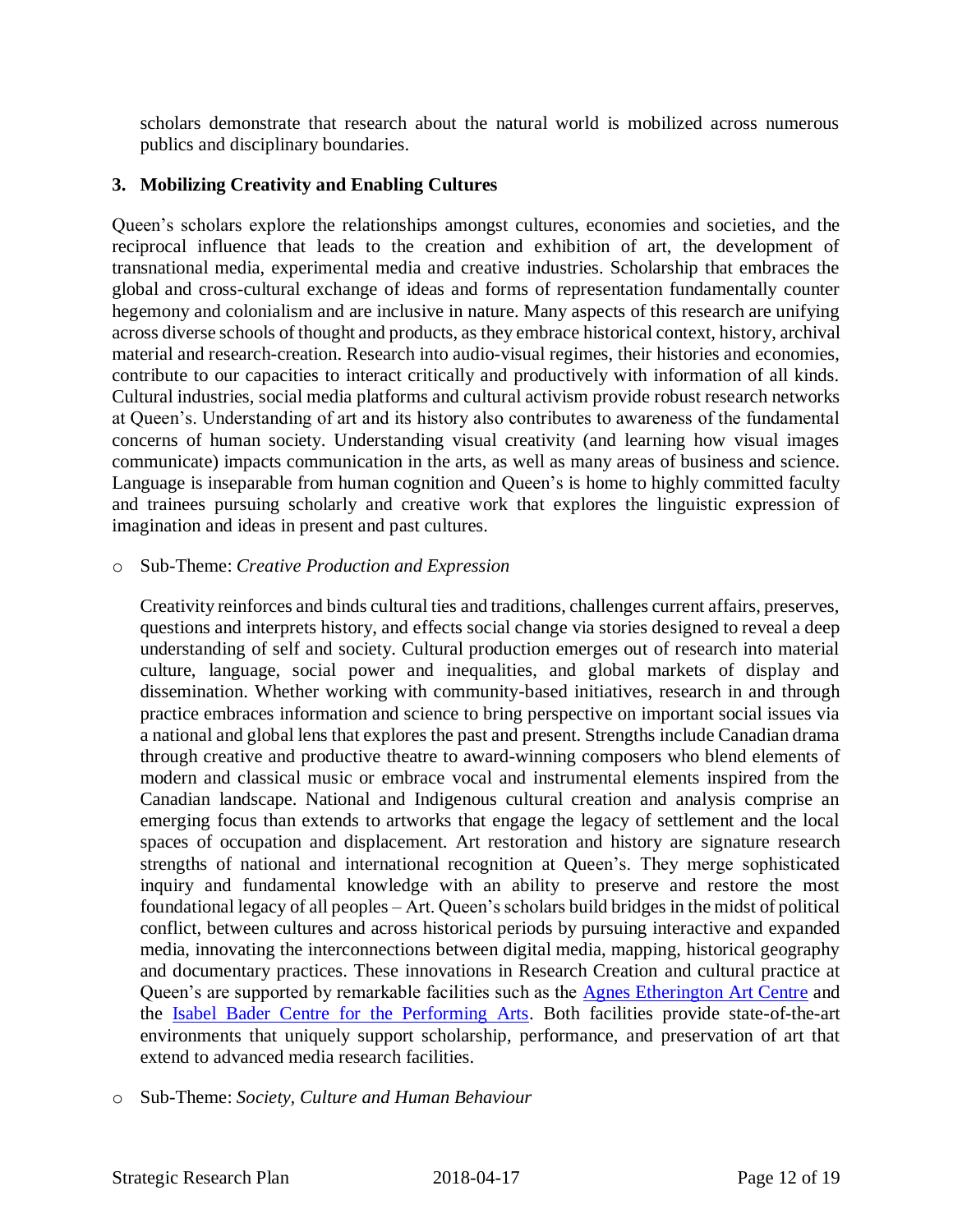Global cultures reflect a diverse and rich display of constructs and conventions that influence behaviour. Value systems and religions impact social order, which are in turn reflected in law, literature, social justice, leadership, politics or governance, as well as through trade, marketing, media and business. One of the primary objectives of historical research is to better understand changing social and cultural norms and to shed critical light on the distinct power relations, economic systems and forms of exchange, and modes of thinking that help produce these norms and that in turn are shaped by them. The tension between the understanding of global histories, including Canadian multiculturalism and its own emerging modern history, and the cultural "present" of social critique and cultural activism yields a robust context of inquiry. In a global environment, with international business, scholarly discourse and market economies are changing rapidly, and they routinely transcend national borders via media or material exchange of thought and economies. Queen's scholars seek to understand the societal impacts of business, including their effects on human behaviour and adaptation to change. These interactions extend to how organizations respond to changing society demands, and how organizational actors construct meaningful relationships with their societal and institutional environments. The [Centre for Social Impact a](https://smith.queensu.ca/centres/social-impact/index.php)nd th[e Centre for Governance and Accountability](https://smith.queensu.ca/centres/centre-for-governance/index.php) contribute to a scholarly environment that welcomes a myriad of cultures, economies and methods within its research and learning environments to explore society, business and organizational or institutional environments. Queen's scholars advance knowledge and understanding through the exploration of music, literatures, cultures and histories within the northern hemisphere, while embracing the stories and histories of Indigenous cultures and women of art and insight. Scholars and students are connected through global knowledge partners, Canadian networks and the Matariki Network.

#### o Sub-Theme: *Resurgent Indigenous Research in Local and Global Contexts*

The recommendations of the "Extending the Rafters: Truth and Reconciliation Commission Task Force Final Report" have renewed the commitment to the growth of Indigenous Studies as an area of focus reflected by important interdisciplinary research groups and opportunities. Queen's is committed to engage with faculty and the community to develop the academic framework for an interdisciplinary Centre for Indigenous Research that is oriented toward the emerging strengths within the research community. Among these emergent strengths are expertise in contemporary and historical Indigenous art history, languages and literatures, research-creation, ethnic conflict resolution, Canadian and global Indigenous education and Indigenous health. These are accompanied by cross-faculty expertise related to social impact and sustainability, accounting and governance in Indigenous communities and the relationship between leadership and socioeconomic circumstances.

Queen's scholars are committed to nation-based resurgent research approaches and methods that embrace the opportunity to advance reconciliation and conciliation, improve education, and benefit research outcomes across disciplines and global partner networks. Scholars pursue Indigenous literary theory as well as sustaining Indigenous knowledge practices that embrace the social foundations of governance, sustainable life-systems, and Indigenous languages. Queen's scholars display a profound commitment to community-based scholarship and display skills that include film and media, global Indigenous educational practices, language preservation through education, dispute resolution and assessment and health. State-of-the-art media facilities at the Isabel Bader Centre for the Performing Arts allow for the preservation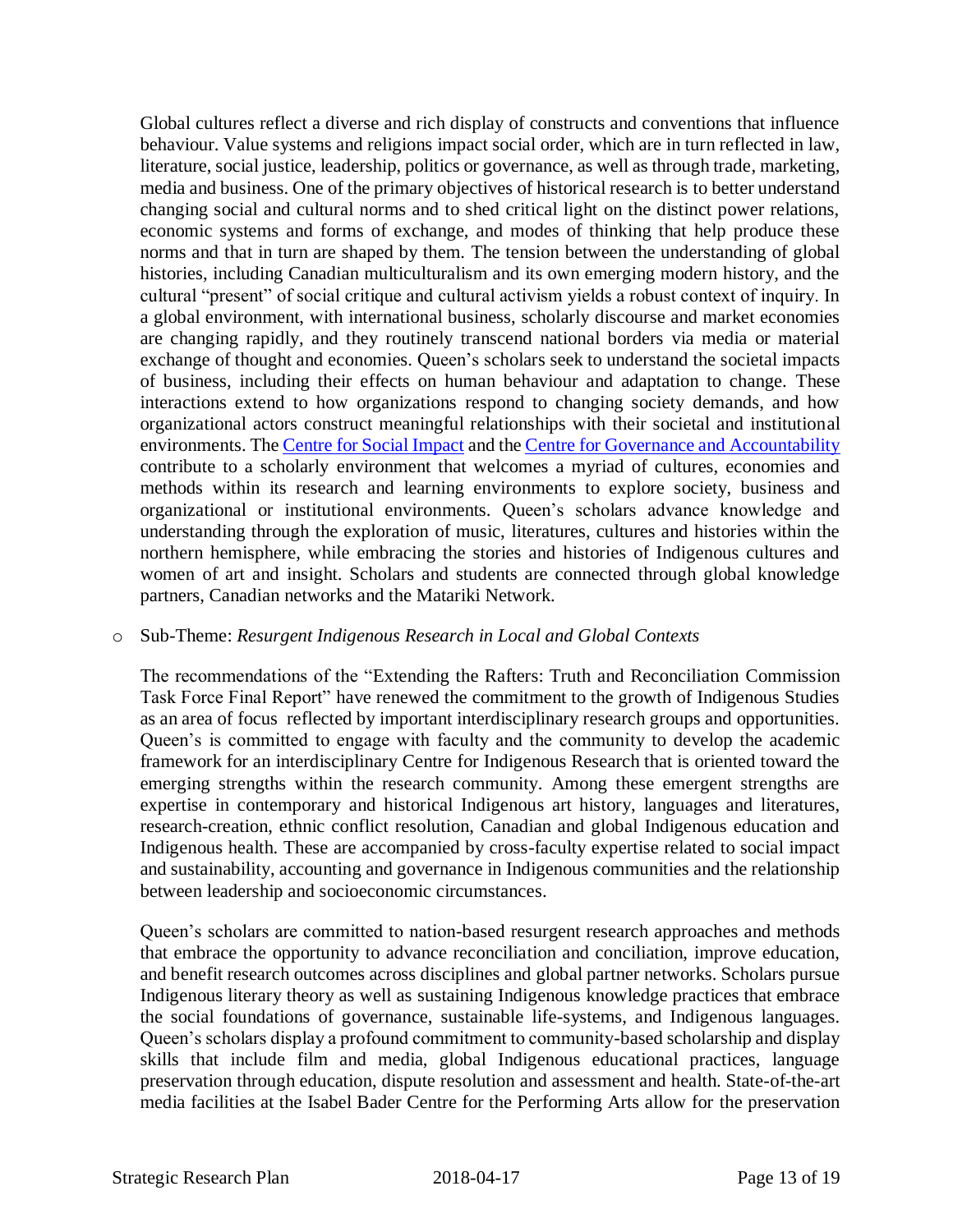and remediation of diverse collections of audio-visual products created by First Nations and Inuit artists, women and collectives. Preservation of a media history, routinely marginalized, allows scholars to explore and facilitate discussion of cultural heritage. Faculty collaborate with the Agnes Etherington Arts Centre to realize innovative exhibitions and knowledge mobilization events such as the annual Conversations in Indigenous Arts Series. Communitybased participatory approaches that embrace, explore and respect the needs of the community and Indigenous ways of knowing are also routinely employed in the research fields of Education, Health and Business, and at the Centre for Social Impact.

#### **4. Health, Wellness and the Determinants of Human Health**

The generation of foundational biomedical knowledge and its translation to novel therapies, health practice and policy is a cornerstone of Queen's health research strengths, encompassing fundamental chemistry, psychology, biomedical and translational medicine, clinical trials, patient-oriented research, data analytics and bioinformatics. The health and wellness theme unites faculties at Queen's, while embracing novel research partnerships with the Kingston Health Sciences Centre and Providence Care. This reflects a deep commitment to join with affiliated hospitals to advance health research, in Kingston and Southeastern Ontario through the novel model of a partnered research institute focused on patient-oriented outcomes that are relevant regionally, nationally and internationally. Mental health represents a significant focus for Queen's and its hospital partners and is one that relies on scholars from diverse backgrounds in order to understand the complex neurobiology and psychology that provide insight into behavior and the basis of cognition and emotion. Health and the human fabric emerge through scholars from the arts and humanities as they address questions of equity, inclusion, and diversity through interdisciplinary contributions ranging from aging and dying to the positive impact of the creative arts. These scholars explore the social issues of equity, power, social justice and the cultural politics of illness and medical humanities linked to health justice. They represent research facets that balance and intersect fundamental and applied medical sciences.

The extent of interdisciplinary research permeating this theme is reflected by the cross-cutting expertise threading through subthemes outlined below. For example, transformative work linking fundamental mechanisms of disease, patient-oriented research and clinical practice, and population health is occurring in the areas of cancer, cardiovascular and respiratory diseases, mental health, gastrointestinal disorders, and neuroscience.

#### o Sub-Theme: *Patient-Oriented Research, Transformative Health Care and Health Promotion*

Patient-oriented research, as defined by the Tri-Council Agencies, refers to "*a continuum of research that engages patients as partners, focusses on patient-identified priorities and improves patient outcomes.*" The related field of precision medicine identifies approaches that will be effective for patients based on genetic, environmental, and lifestyle factors. Both approaches embrace a recognition that health relies on multiple factors that may be influenced by lifestyle, culture, and Indigenous ways of knowing.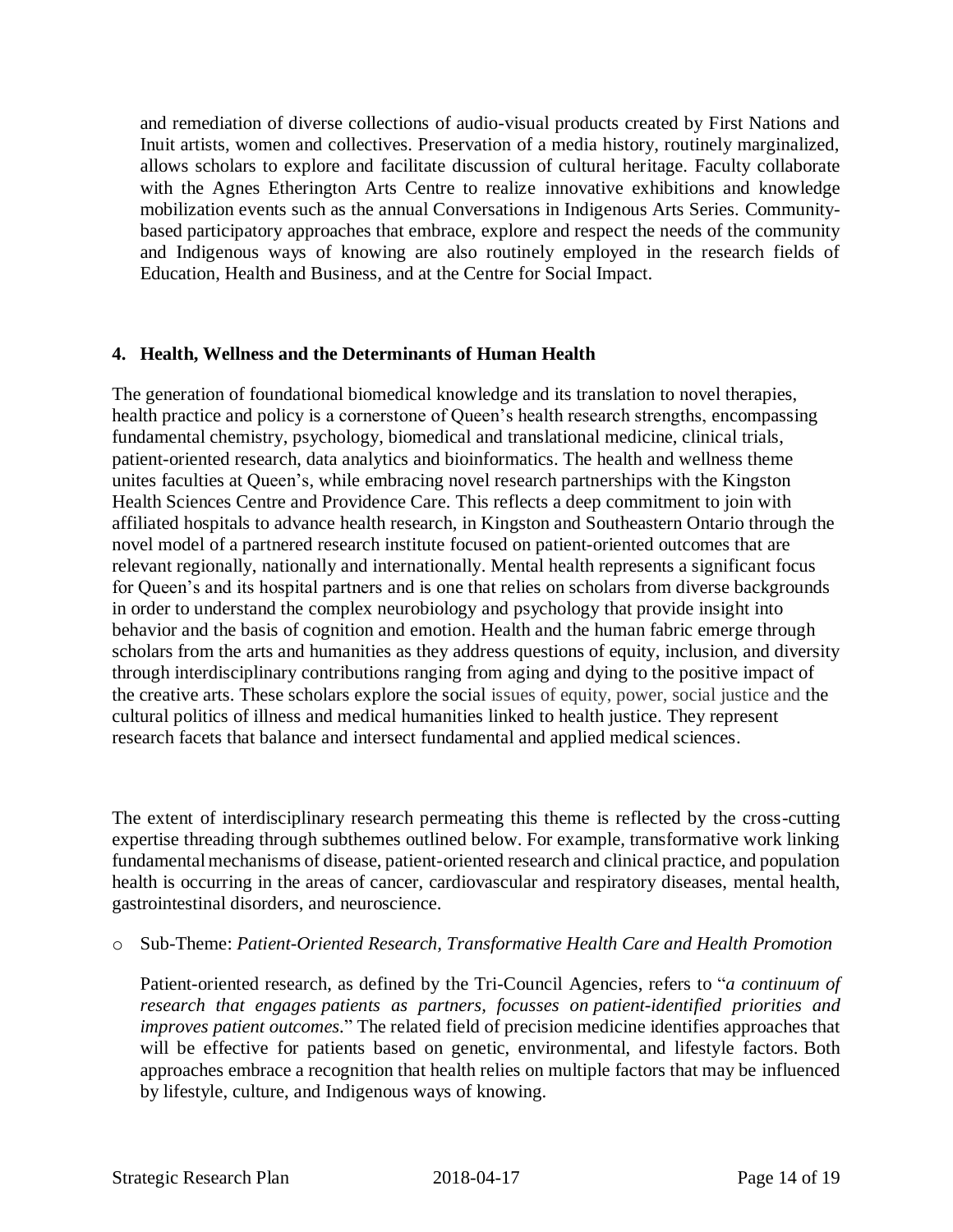Cancer research has a rich history of discovery, accomplishment and leadership in these areas, and the [Queen's Cancer Research Institute](http://qcri.queensu.ca/) comprises a cohort of international leaders within cancer biology, epidemiology and clinical trials. The [Canadian Cancer Trials Group,](https://www.ctg.queensu.ca/) a signature research strength at Queen's within the Faculty of Heath Sciences, has global scope and impact, and is an international leader in the design and execution of national and international multi-centre clinical trials.

Health research at Queen's far exceeds its regional foundation, with a national and international impact and presence that ranges from the [Canadian Institute for](https://cimvhr.ca/) Military and [Veteran Health Research](https://cimvhr.ca/) and the [International Centre for the Advancement](http://rehab.queensu.ca/icacbr) of Community [Based Rehabiliation,](http://rehab.queensu.ca/icacbr) to networked health analytics within the [Canadian Frailty Network,](http://www.cfn-nce.ca/) the [Canadian Primary Care Sentinel Surveillance Network](http://cpcssn.ca/) (see *Analytics* subtheme below) or the [Canadian Biomarker Integrated Network in Depression.](https://www.braincode.ca/content/canadian-biomarker-integration-network-depression-can-bind) Queen's researchers have partnered seamlessly with our academic hospital partners across several sites and facilities. A bold new facility, focused on patient-oriented research, provides new opportunities via the WJ Henderson Centre housed within the Kingston Health Sciences Centre.

Queen's houses several multi-disciplinary centres and institutes that address fundamental discovery, translational research and therapeutics. [The Centre for Neuroscience Studies](http://neuroscience.queensu.ca/) explores the mysteries of the brain, from cellular function to psychology to neurosurgery to guide new methods to understand, diagnose, restore health and to preserve quality of life for those facing the challenge of disease and neurological disorders. The [Human Mobility](http://www.queensu.ca/hmrc/)  [Research Centre](http://www.queensu.ca/hmrc/) facilitates cross-faculty collaboration to develop innovative and effective treatment strategies for bone and joint disorders such as those caused by arthritis, osteoporosis or injury. Health promotion and evidence-based strategies cross faculty-based boundaries to elucidate the foundations of active living across generations and cultures. The Queen's [Cardiopulmonary Unit](http://deptmed.queensu.ca/qcpu/qcpu_home) integrates fundamental and clinical investigators with a common goal of developing novel therapies for the treatment of cardiorespiratory disorders. A similar crosscutting approach characterizes the [Gastrointestinal Disease Research Unit](https://healthsci.queensu.ca/research/gidru) to explore fundamental discoveries associated with gut inflammation and the microbiome to clinical trials of intestinal bowel disease.

#### o Sub-Theme: *Analytics, Healthcare and Promotion across Populations and Cultures*

Interdisciplinary excellence at Queen's explores human mobility, public health and disease management in their broadest contexts. Novel computer-guided and analytic tools harness the power of informatics to transcend human limitations in surgery to develop innovative and effective treatment strategies for bone and joint disorders and activity-based interventions to promote healthy living. Mental health research crosses a broad sector of expertise, which extends from basic research into the causes and course of mental illness to the development of new therapeutic technologies. Interdisciplinary collaborations explore novel strategies to assist youth and adolescents in navigating a vulnerable period in social and mental health. A deep historical and policy-based approach to understanding how the health of a culture translates into the mental, spiritual and physical health of a people or age group fosters partnerships between leading researchers at Queen's across a network of scholars, government, not-forprofit organizations and industry to improve the quality of life for youth. Strong knowledge mobilization partnerships exist at Queen's that span health care in the North, disparate societal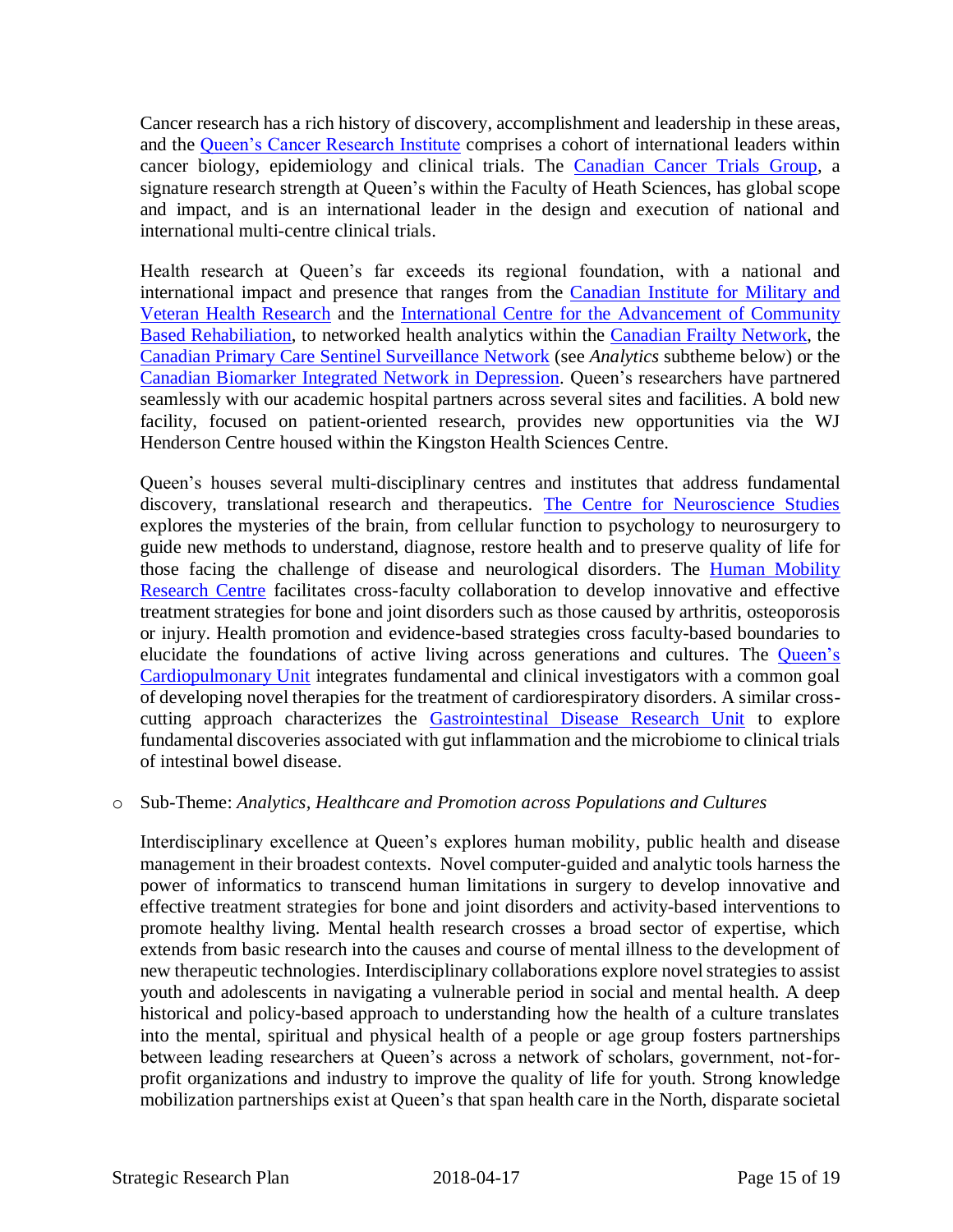communities, as well as several innovative programs in Africa. The latter embraces a novel research strength through Queen's University's Ethiopian partner, the University of Gondar, to pursue [community-based rehabilitation for those living with disabilities.](http://rehab.queensu.ca/icacbr) Significant and long-standing health research programs are also well established in Tanzania and Rwanda.

Queen's and its academic hospital partners serve as a leading hub of networks directing population and patient-oriented research, as well as optimizing health care. A community of researchers, data experts and clinical experts apply epidemiological and big data approaches using multiple health and medical record databases to improve health sciences research, health policy and health promotion. The [Institute for Clinical Evaluative Sciences](https://www.ices.on.ca/queens) (ICES) established its first satellite centre at Queen's, which provides access to data from the Ontario Ministry of Health and Long-Term Care. More recently, additional databases have emerged from the Queen's-based [Canadian Primary Care Sentinel Surveillance Network](http://cpcssn.ca/) (CPCSSN), the [Canadian Institute of Military Veteran Health Research](https://cimvhr.ca/) (CIMVHR) with a mandate to enhance the health and well-being military personnel and their families, and the [Canadian Frailty](http://www.cfn-nce.ca/)  [Network,](http://www.cfn-nce.ca/) which is pan-Canadian initiative focused on optimizing care of the frail elderly. Health analytics is a prominent focus that crosses multiple faculties and disciplines.

#### **5. Sustainability, Environment and Resources**

Interactions within the research domain of *Sustainability, Environment and Resources* represent an institutional strength at Queen's. Researchers focus on challenges related to the sustainability of our planet and human civilization, defined as *resource use and waste production within the carrying capacity of Earth*. A talented open network of investigators connects alternative energy solutions and public policy, cleantech, environmental protection, environmental rehabilitation, social innovation and environmental humanities. Indigenous ways of knowing are connected to sustainability through multiple pathways including community-based participatory research that relies on reciprocal and respectful relationships between community and scholar. Queen's faculty are international leaders in describing and predicting the impact of environmental change on biological systems, the impact on individual species within entire ecosystems, which range from Canada's North and the communities that reside there to sensitive provincial, national and international biospheres. Resource management and sustainability address the essential challenge of our global civilization to manage our climate impact below the internationally adopted  $2^{\circ}$  C [threshold](http://unfccc.int/paris_agreement/items/9485.php) and embrace broad-based environmental thought and justice reflected in critical, philosophical reflection.

#### o Sub-Theme: *Alternative Energy Solutions and Energy Policy*

Research into alternative energy encompasses solar, nuclear, hydro technologies and wind for on-grid and off-grid (remote) communities. Specialized lab-based and in-situ experimental facilities are employed to develop efficient and sustainable solutions for energy conversion and distribution, the novel use of materials to enhance energy storage, as well as the assessment and design of materials to increase longevity. For example, sophisticated testing and analyses of materials to increase the operational lifespan of nuclear reactors is an important sector that relies on the [Reactor Materials Testing Lab.](http://my.me.queensu.ca/Research/Nuclear/RMTL_outline.html) This is one of a handful of international facilities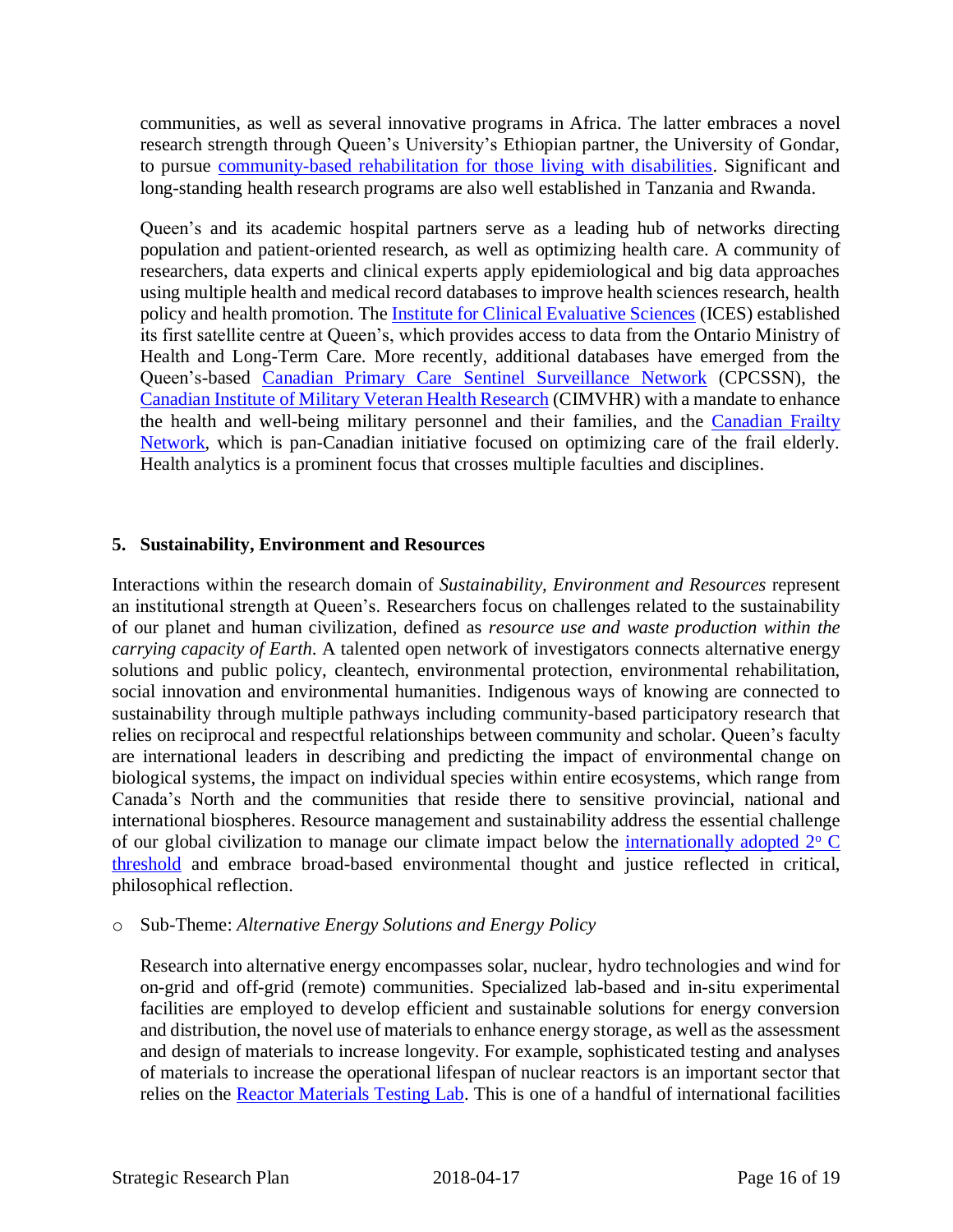dedicated to preserving the physical materials that comprise a nuclear reactor, and provides important links between fundamental research, industry, policy, and government. Queen's solar energy, nuclear, hydro and other energy solutions parallel research on water management/preservation through multiple research groups, including the [Beaty Water](http://www.waterresearchcentre.ca/) [Research](http://www.waterresearchcentre.ca/) Centre, and are coupled with [policy research](https://www.queensu.ca/gazette/stories/discussing-canada-s-energy-future) that guides the future of the Canadian Energy strategy.

o Sub-Theme: *Cleantech*

Scholars at Queen's are leaders in the development of cleantech and green chemistry solutions. For example, knowledge and practices to reduce and remediate agricultural and industrial water emerge from fundamental discovery and modelling. Provincial, national and industrybased programs provide new opportunities to expand further the expertise in the development of environmentally sustainable chemical processes to reduce pollutants and energy waste, while conserving materials. This opportunity also embraces the development of large-scale alternative water and waste management technologies and sustainable environmental approaches with a focus on integrated bioresource management. Queen's technologies continue to emerge as startups and lead to research collaborations with not-for-profits and industry to reduce environmental impact.

o Sub-Theme: *Protecting the Natural Environment*

Queen's researchers are addressing the impacts of natural-resource utilization (water, energy, and minerals) on the environment and our society by bringing scientific and engineering knowledge of natural resources to bear on issues of national and international social relevance. Scholars link the past and present roles of mining and waste in the destruction of healthy ecosystems and Indigenous communities. Queen's is home to international leaders in the development and testing of critical environmental infrastructure through a unique [GeoEngineering Centre.](http://www.geoeng.ca/) Their research explores the boundaries and solutions for geosynthetic barriers and buried infrastructure to protect the environment. An additional focus is on the social, cultural and political contexts of resource depletion and waste in an ever-increasing global consumer culture. Interdisciplinary research at Queen's embraces the stewardship, environmental justice and sustainable systems that led to the ethical commitment of our community toward preserving and protecting the lands and waterways of Turtle Island. The Centre for Social Impact also examines how companies drive negative environmental effects, as well as positive social change, for example within Indigenous communities. The resilience of communities is linked to the growth of the social enterprise sector and new business model research that examines the triple bottom line of social, environmental, and financial performance.

#### **6. Interdisciplinary research in materials, computational analytics and human-machine interactions**

Queen's embraces the unique opportunity to combine outstanding students and excellence in discovery to create a bold vision that integrates materials, analytics, business and engineering.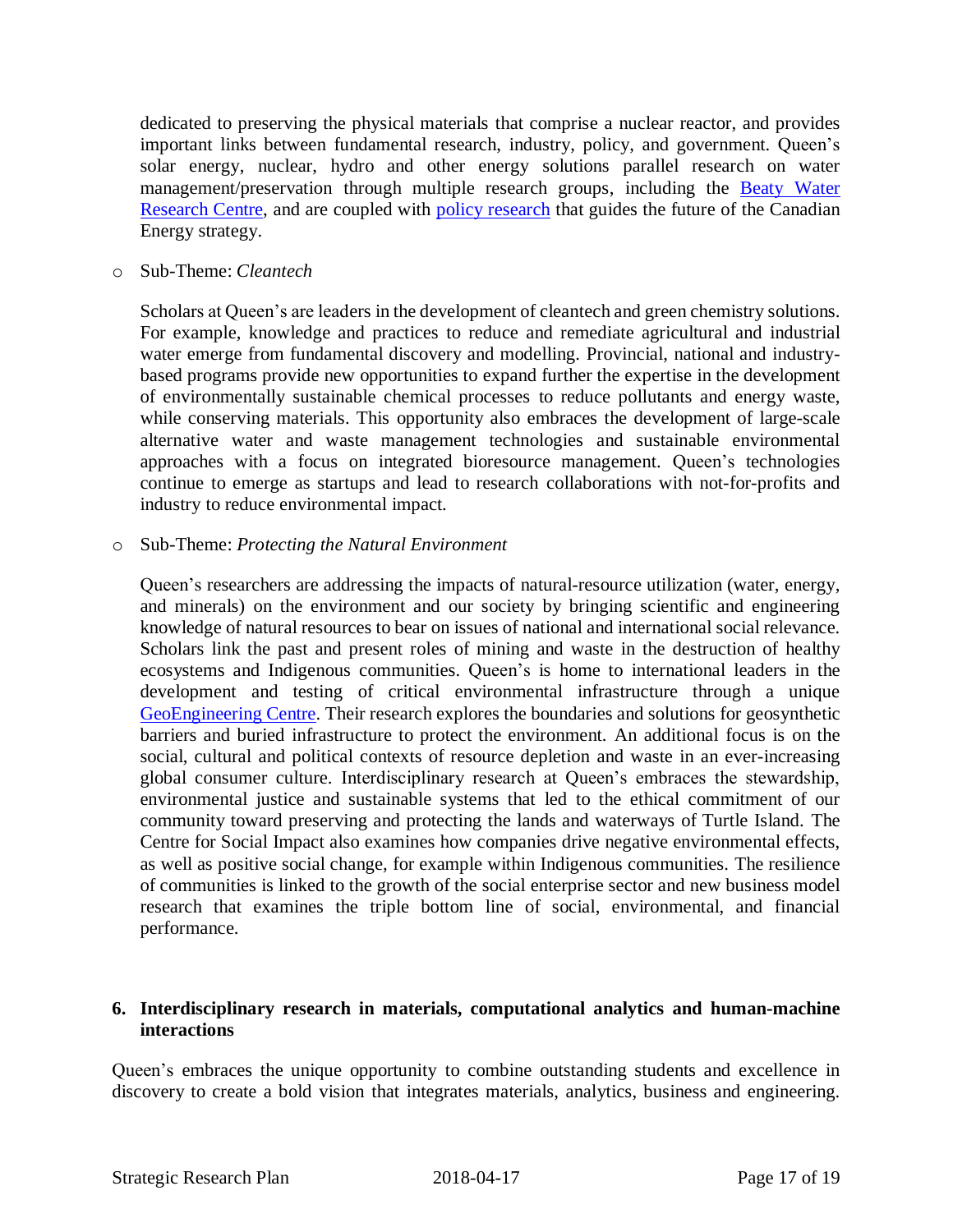Merging discovery and knowledge translation with the inherent talent of the Queen's human capital impacts across multiple sectors of society and embedded economies.

#### o Sub-Theme: *Materials Discovery and Molecular Design*

Fundamental understanding of the structure and behaviour of materials gives us the ability to control and manipulate their shape, size, function, and stability. Queen's researchers design and create novel materials such as new energy storage materials, photonic materials, machinery fluids, pharmaceuticals, artificial tissues, smart materials and stimuli-response materials. Queen's researchers are discovering methods to identify and predict the molecular composition of both biological and synthetic compounds leading to more effective and less expensive health care solutions. Future smart materials and coatings are destined to have economic impact in the automotive, petrochemical, and agricultural sectors.

Modern applications will increasingly require materials with advanced structural control on a very small scale. Nanoscience and technology has witnessed recent tremendous growth. [NanoFabrication Kingston](file:///C:/Users/shoemakk/SharePoint/VP%20Research%20-%20VPR%20Admin/Working%20Files/SRP%20Renewal%20Files/2018%20final%20Working%20drafts/nanofabkingston.ca/) (NFK), a collaboration between Queen's University and CMC Microsystems, provides researchers with access to leading-edge equipment and expertise for designing and prototyping microsystems and nanotechnologies.

#### o Sub-Theme: *Analytics and Digital Technologies*

Digital technologies are pervasive and are rapidly transforming societies, cultures, business, financial markets and society. Analytics, in particular, is a transdisciplinary focus deeply rooted in computing and mathematics, which extends to the social fabric of society, business, education and learning. The Queen's Business Analytics focus is a research strength that relies on several components such as the Smith School of Business Scotiabank Centre for Customer Analytics, the Smith/IBM Cognitive Computing Centre and the Centre for Advanced Computing. Analytics at Queen's aims to positively influence societal change through art, media, economics, education, engineering, health, policy and planning, which is based on fundamental discovery and insight. Research in this area is highly interdisciplinary and disruptive with the development of new mathematical, statistical, computational, and digital methods.

Strategic analytics, cognitive computing and artificial intelligence (AI) technologies extend across the expertise of the School of Computing, mathematics and statistics, biology, chemistry, physics, business, engineering, environmental science, health and medicine and education. Queen's has significant strength that embraces multi-disciplinary research that leverages data analytics to security to protect networks, computers, programs and data from attack, damage and unauthorized access.

Emerging research within this subtheme has a wide range and includes scholarship that explores learning paradigms and delivery embedded within educational technologies to the development of novel computer-guided surgical approaches. Both areas are transformative and disruptive. Expansion of bioinformatics and health analytics is augmenting both the established and emerging research directions of this cluster.